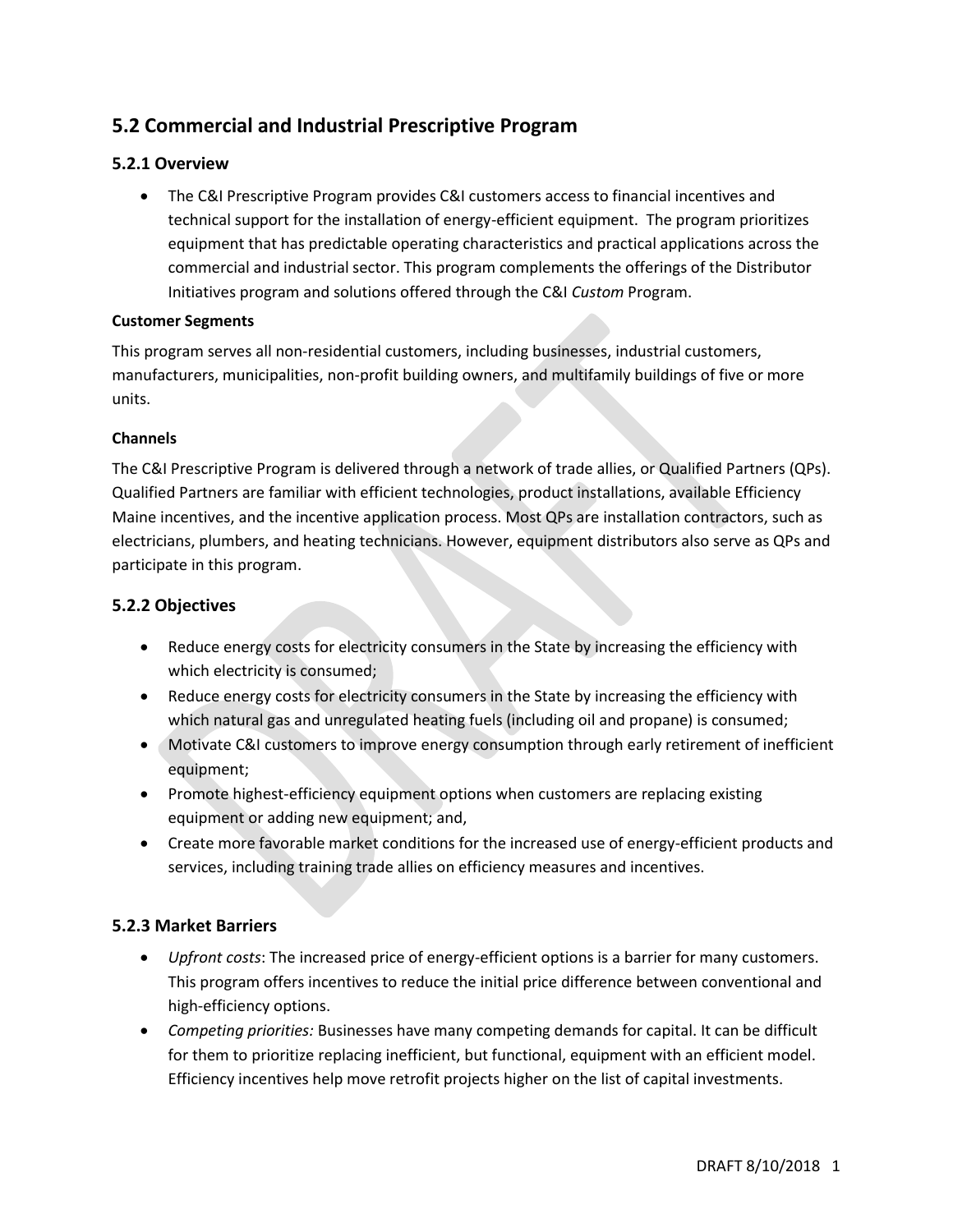- *Lack of information*: Many customers are not familiar with high-efficiency choices: incentives help guide both customers and installation contractors to the efficient option.
- *Lack of in-house capacity:* Few Maine businesses have full-time facility managers or other staff who identify, manage, and install efficiency projects. A prescriptive list of incentivized measures removes uncertainty about incentive amounts and program criteria: this list enables contractors to confidently sell efficient projects to potential customers and enables customers to budget for an equipment upgrade.

# **5.2.4 Opportunity Analysis**

Due to the diversity of measures offered through the C&I Prescriptive Program the opportunity assessment draws upon four separate analyses:

- The opportunity assessment for lighting measures was based on the *State of Commercial and Industrial Lighting in Maine Study* found in Appendix D.
- For compressed air and refrigeration measures, the Trust relied on the *Custom, Refrigeration and Compressed Air Potential Study* found in Appendix C.
- For ductless heat pumps, the Trust compiled its own assessment of the market for highefficiency supplemental heating. This assessment may be found in Appendix G.
- The energy-saving opportunities for other measure categories were determined by a staff review and relied principally on past program history.

These efforts looked to answer key questions:

- Are measures that are currently incentivized by the program still cost effective?
- Should other measures be added to the program?
- What size is the retrofit lighting opportunity in the State?

# **Methodology**

# *Lighting*

There has been a significant shift in the lighting market during the Triennial Plan III period; light-emitting diode (LED) lamps and fixtures are becoming the top choice of many potential customers, contractors and distributors, where high-efficiency fluorescent fixtures had been the default choice at the beginning of the period. With this market shift, the program has increasingly focused on retrofit installations of existing buildings: in general, the program seeks to incentivize LEDs where they are replacing inefficient fixtures. A new construction project is unlikely to need an incentive to install high-efficiency LEDs, whereas a business with functional fluorescent lighting still needs an incentive to proactively upgrade to LEDs.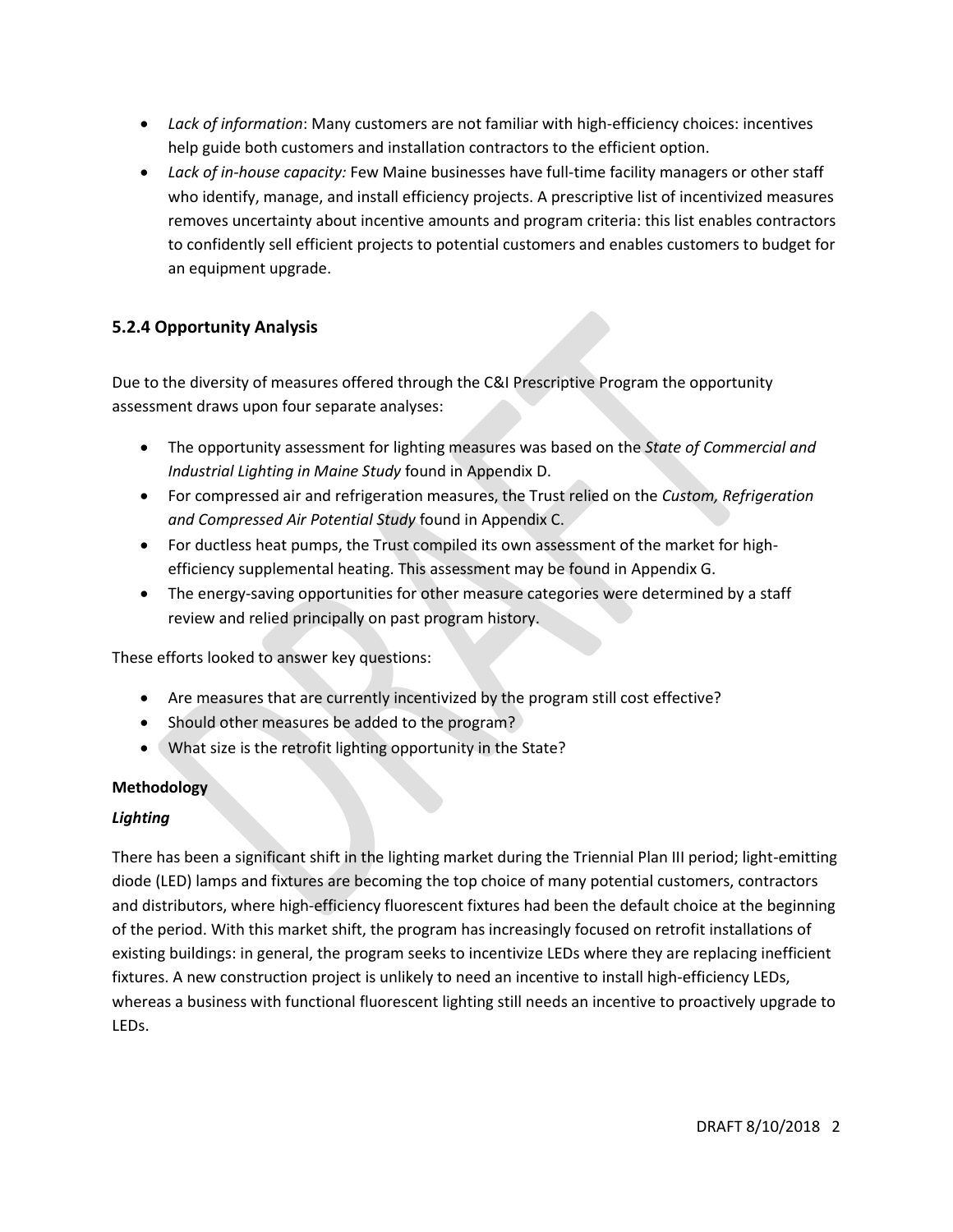Efficiency Maine commissioned a lighting study to assess the retrofit opportunity to improve lighting efficiency in Maine's C&I sector. The authors of the *State of Commercial and Industrial Lighting in Maine Study* began by developing a statistically significant sample of commercial and industrial lighting in the State of Maine. They then conducted on-site surveys noting fixture type, wattage, and square footage to determine the current baseline characteristics of C&I lighting in the State. This opportunity assessment also took into account price trends, technology updates, and changes in the market.

The study's authors defined two types of hypothetical retrofit projects for each location, looking at lamp replacements for one project and fixture replacements for the other. Each replacement was screened for cost-effectiveness creating a list of eligible measures for each project scope. The results of the sitespecific findings were extrapolated by facility type and square footage to a statewide opportunity. The final step was to assess contractor capacity, and other program adoption limitations to forecast expected program participation during the Triennial Plan IV period upon which program budgets were based.

The assessment also found that for certain halogen and tubular replacement products, there continues to be a lost-opportunity market. This lost-opportunity lighting market is reflected in the Retail Initiatives and Distributor Initiatives sections.

#### *Compressed Air and Refrigeration*

The opportunity assessment also included a targeted study of refrigeration and compressed air measures (see Appendix C). This study is summarized in the C&I Custom Program description. However, the Trust attributed a portion of the opportunity identified through this study to the C&I Prescriptive Program: that opportunity includes low-cost measures and measures for which the savings and cost could be quantified without site-specific analysis.

#### *Ductless Heat Pumps*

The Trust's assessment of the commercial opportunity for ductless heat pumps relied on the *Efficiency Maine Trust's Assessment of the Ductless Heat Pump Market* (Appendix G) This report synthesizes the collected experience of program managers and delivery staff, recent and ongoing evaluations, and experiences from other program managers around New England. This report captures the complex and evolving market for heat pumps in Maine; it also describes how the Trust works to ensure that the most efficient and effective equipment is installed and used to the maximum benefit. The report estimates future program activity by analyzing contractor availability, customer interest, payback requirements, and past program activity.

# *All Other Measures*

For the remaining measures the Trust reviewed the level of past program activity and used that activity to extrapolate budgets and goals for the next program period.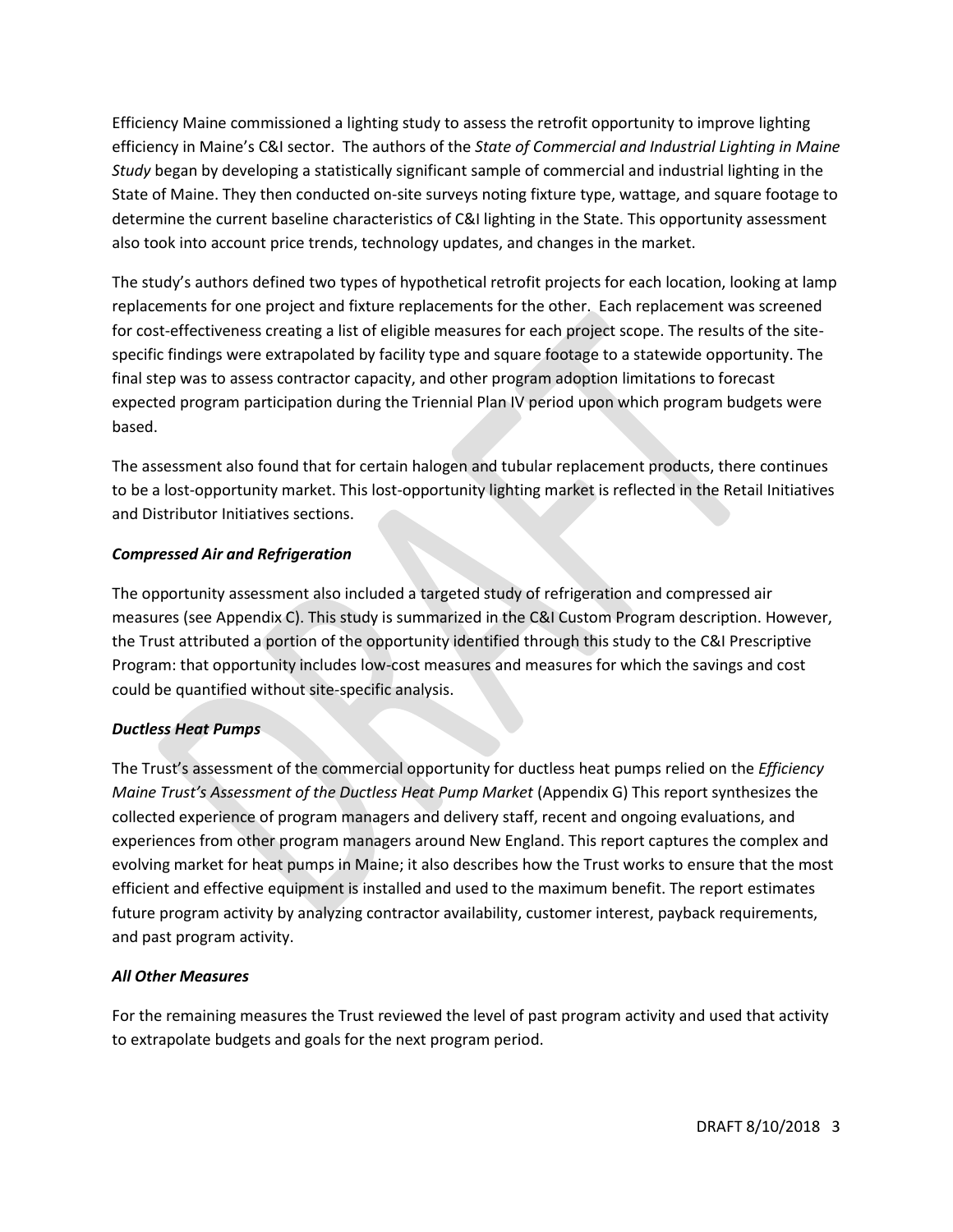#### **Findings**

Based on its opportunity analysis, the Trust determined that it should continue to offer many of the same Triennial Plan III measures for Triennial Plan IV, as many remain cost effective. These measures include ductless heat pumps, compressed air systems, ventilation systems, and retrofit lighting projects. The assessment found that the market for agricultural, compressed air, ventilation, and large heating systems will remain consistent with the previous period. Ductless heat pump installations are projected to grow a modest amount as the technology becomes more familiar to potential customers.

The significant opportunity for retrofit lighting savings is reflected in the C&I Prescriptive Program and Small Business Initiative budgets. The C&I Prescriptive Program budget reflects the opportunity that can be captured through a market program driven mainly by contractors and end users (lost-opportunity lighting is reflected in the Distributor Initiative and Retail Initiative budgets). For ductless heat pumps the report found that the Trust's programs can significantly influence both the number and quality of heat pumps installed in the State.

The study found that inefficient lighting makes up a majority of the lighting systems in Maine businesses and that only 28% of lighting fixtures in the businesses surveyed were LEDs. A significant portion of the remaining lighting reflects cost-effective retrofit projects.

For the C&I Prescriptive Program's Triennial Plan IV budget, see Appendix A.

### **5.2.5 Program Design**

#### **Addressing Market Barriers**

The program's market-based approach addresses the upfront-cost barrier by providing incentives that encourage customers to take action and retrofit to the high-efficiency option. These incentives may be paid to the customer or to the contractor, making it possible for contractors to sell efficiency projects with lower up-front costs paid by the customer. In addition to the incentives, the Qualified Partners have an important role in persuading customers to invest in upgrading equipment. Marketing campaigns focus on ways that efficiency projects improve a business's bottom line and the strategic advantages of proactive replacement of inefficient equipment.

In addition, the established network of efficiency contractors helps overcome a lack of customer knowledge about efficiency options and lack of in-house capacity by ensuring that contractors are familiar with efficient technologies and available incentives. The program provides a search tool on the Efficiency Maine website [\(https://www.efficiencymaine.com/at-work/qualified-partners/\)](https://www.efficiencymaine.com/at-work/qualified-partners/) to connect prospective customers with Qualified Partners in their area; this is coupled with online information about efficiency solutions by energy use and sector.

#### **Measures Promoted**

DRAFT 8/10/2018 4 The program will incentivize proven energy-saving measures that are widely available and represent a significant opportunity for Maine's C&I sector. It will prioritize measures that have practical applications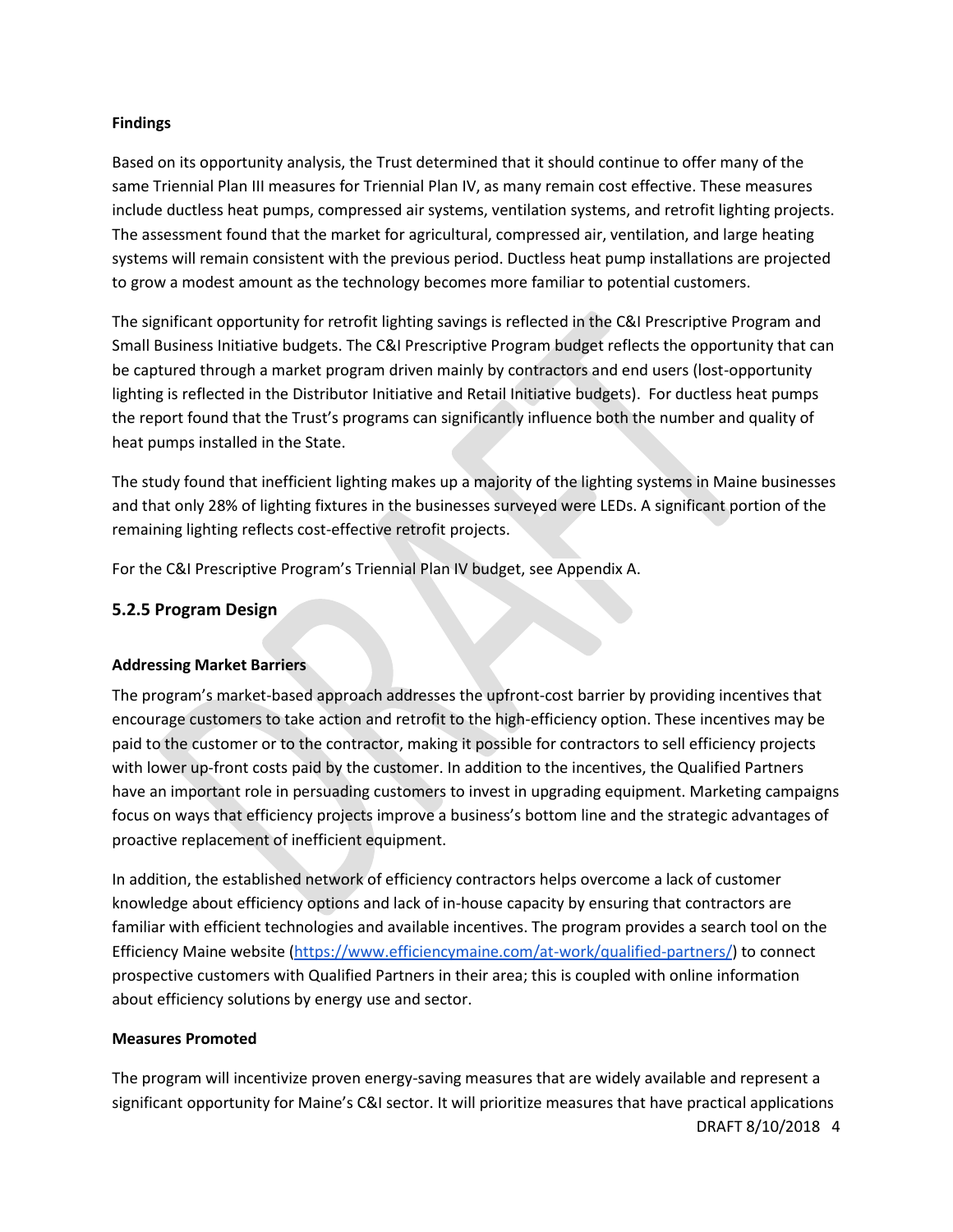across the State. Whenever possible, the program will take advantage of third party systems for verifying and vetting the performance of eligible measures. For example, measures incentivized through the program may be listed and verified by the Consortium for Energy Efficiency (CEE); the Air-Conditioning, Heating & Refrigeration Institute (AHRI); or the DesignLights Consortium (DLC).

The program invests funds from multiple sources to incentivize a diverse group of measures to reduce consumption of electricity, natural gas, and unregulated heating fuels. Measures in the program range from lighting retrofits to ductless heat pumps to compressed air systems to ventilation equipment. What these measures have in common is that they represent a significant efficiency opportunity across the State and are readily available, but are not an ideal fit for instant discounts at distributors. These measures may require site-specific information or installer expertise, or are planned retrofit projects, making them a better fit for this program than for Distributor Initiatives.<sup>1</sup>

Incentivized measures will be continuously monitored and adjusted. The program will remove incentives for measures that become "industry standard" and may add new, proven technologies and strategies as they become commercially available and demonstrate cost-effectiveness.

#### **Incentives and Financial Considerations**

For retrofit projects that replace existing, operational equipment, incentives are established based on the full installed costs of the efficiency measures. For upgrades made at the time of planned investment in equipment and systems (also referred to as lost-opportunity projects), incentives are set to reflect the incremental cost of efficient measures relative to standard measures. Incentives are monitored quarterly and may be adjusted to reflect market activity and market prices.

In addition to basing incentives on costs, the program sometimes implements alternative ways to calculate incentives beyond per-unit fixed values that can drive higher savings for lower costs. For example, high-efficiency lighting and lighting control projects do not always need one-for-one replacements. By incentivizing a project based on savings rather than number of fixtures, fewer LED fixtures may be installed in a space. This approach will result in more energy savings at a lower total project cost.

#### **Marketing and Outreach**

l

The program frequently relies on the Qualified Partner network to reach potential customers. The QP network comprises over 1,000 contractors, vendors, suppliers, and energy professionals that provide support to businesses interested in saving energy. These independent businesses are the primary marketers of the program -- working with their existing customers and identifying new customers for energy-efficient equipment. The Trust has found that all but the smallest businesses in Maine work with contractors for electrical, heating, and mechanical solutions. For businesses that do not currently work

 $<sup>1</sup>$  The exception to this are certain screw-in and tubular replacement LEDs that are offered through</sup> instant discounts at distributors.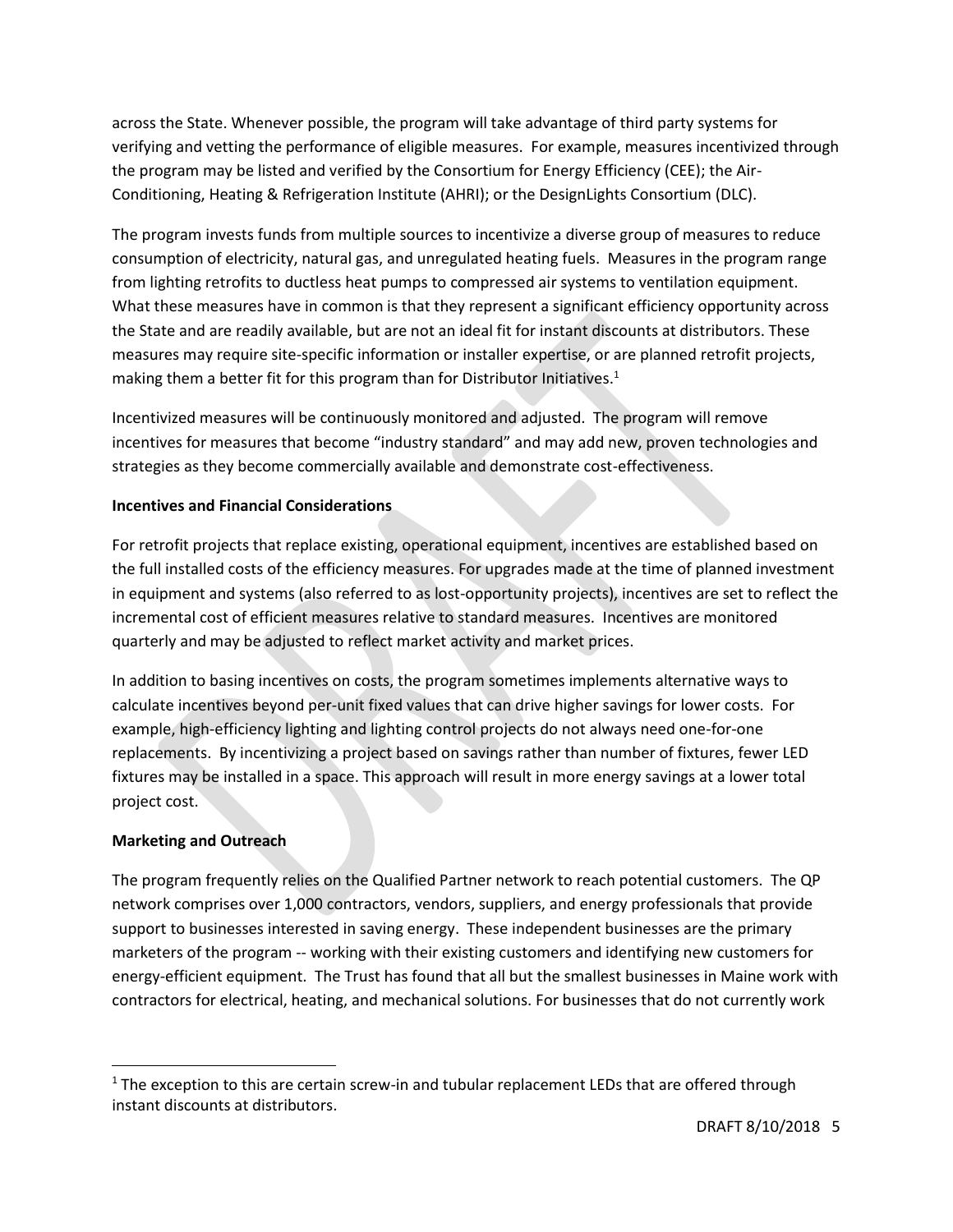with a contractor or a Qualified Partner, the Efficiency Maine website features a Qualified Partner locator tool to easily put potential customers in touch with a Qualified Partner in their area.

The Trust communicates with Qualified Partners through a dedicated website as well as a monthly electronic newsletter. The Trust also convenes a Lighting Advisory Group, comprised of lighting installers, distributors and manufacturers, quarterly; this group consults with program staff on program opportunities, changes to the marketplace, and customer outreach. In addition, the program participates in supplier open houses and meets with professional associations and groups including the American Society of Heating, Refrigerating and Air-Conditioning Engineers; Illuminating Engineering Society; and International Brotherhood of Electrical Workers to share information about energy efficiency opportunities and encourage more industry professionals to become Qualified Partners.

The Trust also markets directly to potential customers. This activity may include advertisements in trade or business publications, participation in targeted trade shows, presentations to relevant business groups, direct mail, social media advertising, and more. The Trust also collaborates with industry and professional associations to reach customers in key sectors. During the last Triennial Plan period, this included working with and exhibiting at conferences hosted by Maine Public School Facility Managers, Maine Real Estate and Development Association, Maine Municipal Association, Maine Health Care Association, Maine Rural Water Association, Maine Restaurant Association, Rotary groups, economic development groups, local chambers of commerce, and more.

The program provides information to potential customers through the Trust's website and sector-based resources (e.g., a brochure on energy solutions and incentives for restaurants), as well as over the phone. On the website, the Trust provides information about product eligibility, shares case studies of Maine businesses and the efficiency solutions they implemented, and provides a starting point for Maine businesses organized by sector. Most importantly, the Trust connects potential customers with Qualified Partners working in their area through an online contractor locator tool.

#### **Quality Assurance/Quality Control**

The program staff screens incentive applications for completeness, including a review of equipment cut sheets and contractor invoices. In addition, all applications are signed by the customer to ensure that both the customer and the contractor have reviewed and agree to applicable terms and conditions.

Applications above a certain cost threshold receive a technical review before project pre-approval is granted. At project completion, the program staff reviews these larger projects again before issuing incentive payment. In addition, the program staff inspects a random sample of projects on-site; currently, 10% of all projects are inspected on-site. Any significant issues identified while on-site are addressed with the installation contractor.

In addition to these random inspections, the program provides technical assistance to participating contractors. The program makes program information and equipment information available on the Qualified Partner website. The Trust also sends Qualified Partners general information on the industry, the program, and incentivized measures via the newsletter. Technology-specific information may also